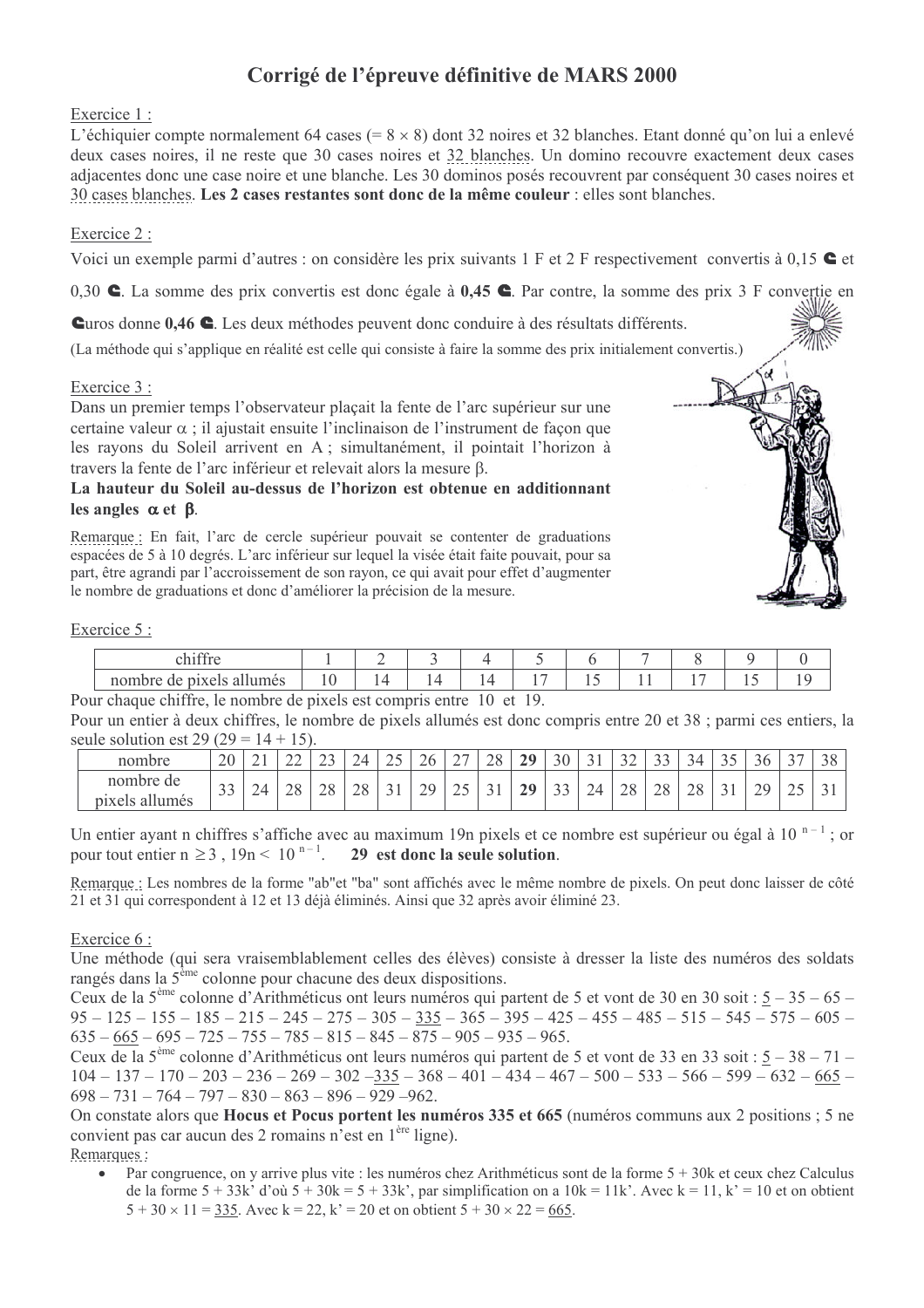On peut proposer aux bons élèves une variante de cet exercice : Hocus, Pocus et Abracadabrus sont dans la 1<sup>ère</sup> colonne sous le commandement d'Arithméticus et dans la 7<sup>ère</sup> colonne sous Calculus. Quels sont leurs numéros  $\bullet$ solution de cette variante : n° 271, 601 et 931.